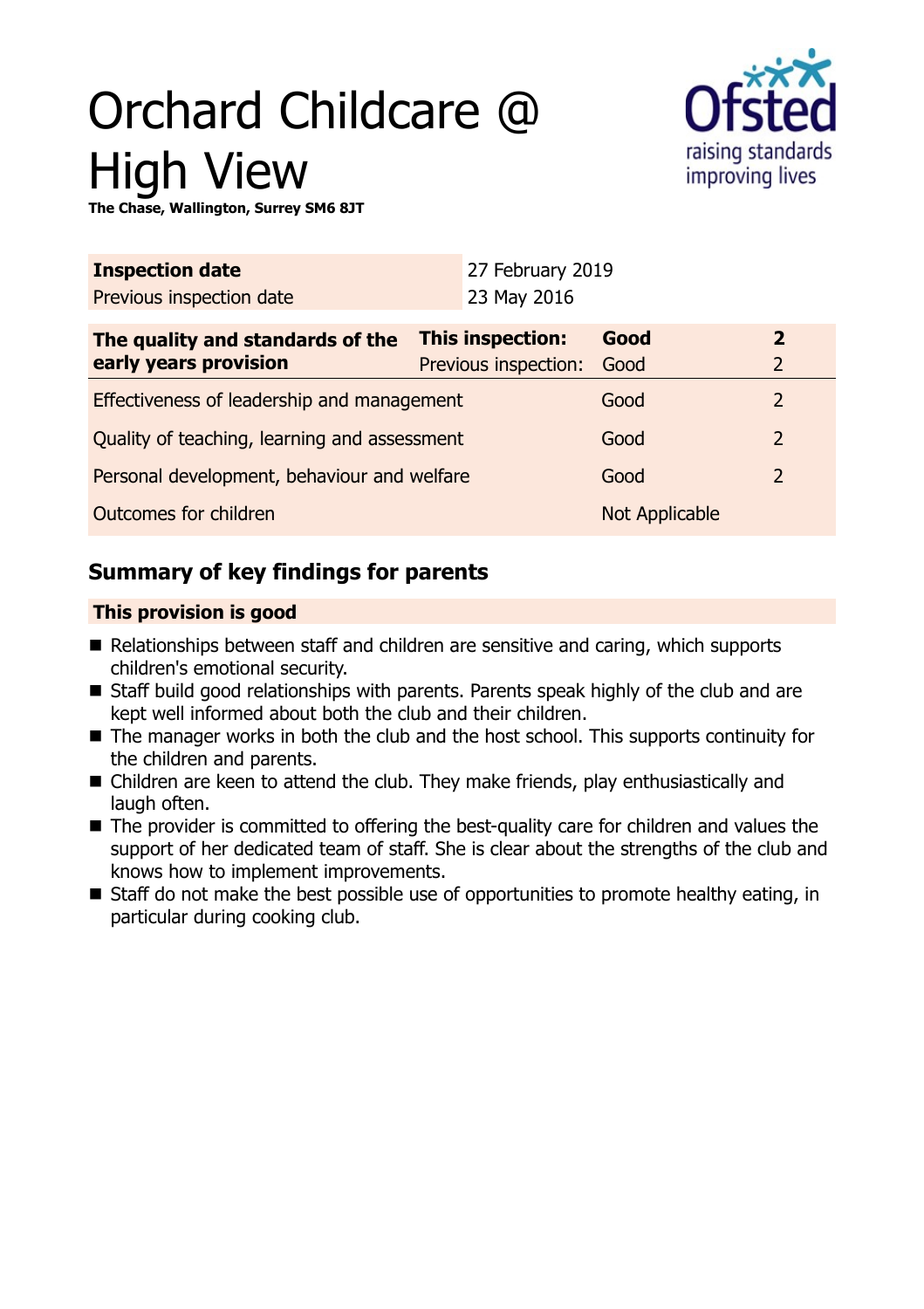# **What the setting needs to do to improve further**

## **To further improve the quality of the early years provision the provider should:**

■ strengthen opportunities for children to learn about healthy eating.

#### **Inspection activities**

- $\blacksquare$  The inspector spoke with the provider, the manager, the staff and children.
- $\blacksquare$  The inspector took account of the views of parents through discussion and their written comments.
- $\blacksquare$  The inspector and manager jointly evaluated a planned activity.
- The inspector looked at the range of indoor and outdoor activities provided and observed the interactions between staff and children.
- The inspector looked at the areas of the club used by the children and discussed risk assessment with the manager.

## **Inspector**

Denys Rasmussen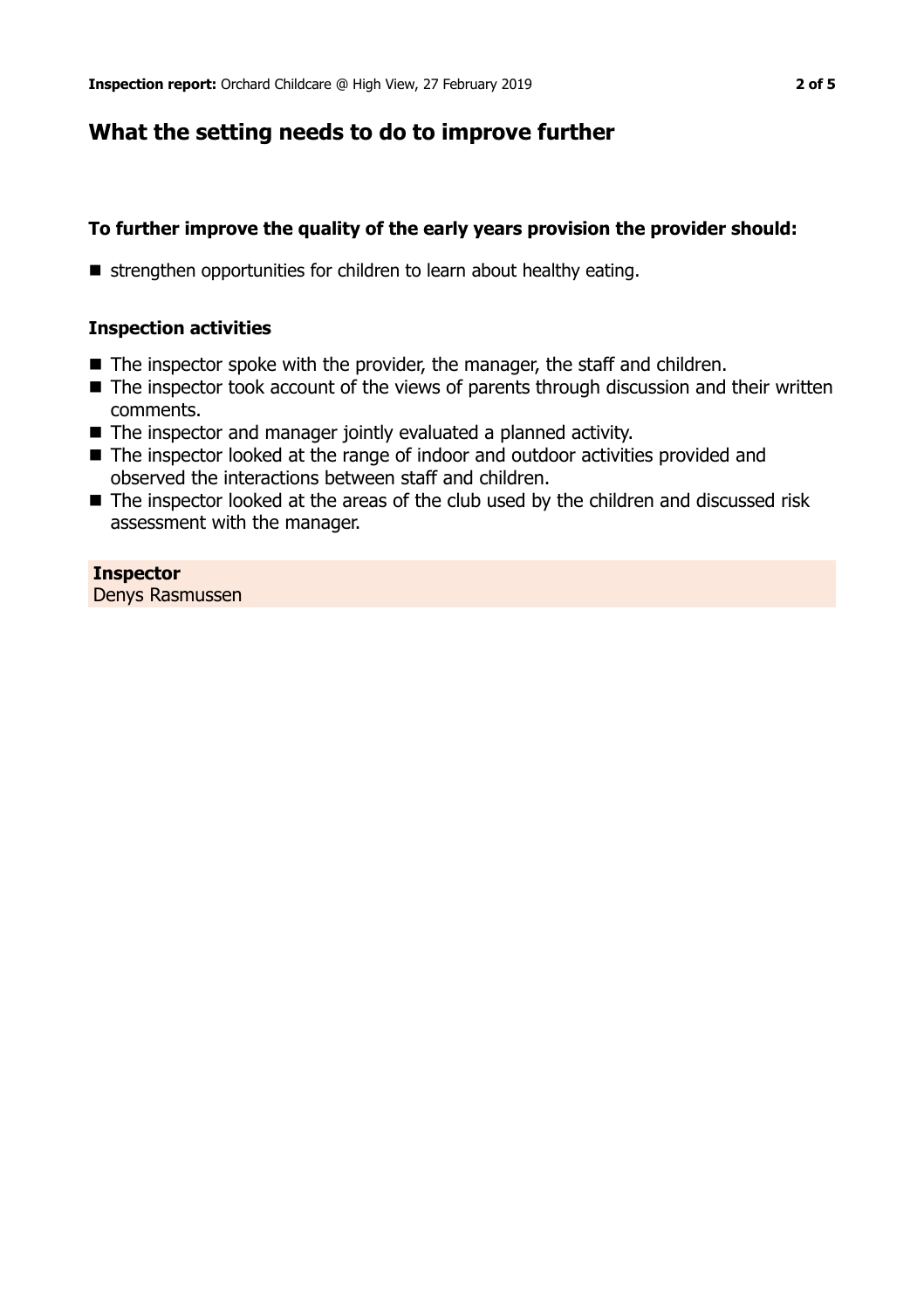# **Inspection findings**

#### **Effectiveness of leadership and management is good**

Safeguarding is effective. There is rigorous recruitment, vetting and induction of staff. As a result, staff are suitable and understand their roles and responsibilities. Good organisation means staff know who to contact if they have concerns about a child. Staff receive appropriate training to keep them up to date with safeguarding issues. Staff receive effective supervision, which aids them in reviewing and developing their practice. There are good systems for receiving feedback from parents, staff and children. These are used to support improvements. For example, parents want their children to have support with their homework. So, in response, the club has planned a homework club.

### **Quality of teaching, learning and assessment is good**

There is a well-organised procedure for collecting children from the host school. Staff liaise very closely with teachers to share information about children's learning and wellbeing. This contributes towards ensuring children are settled, assured and happy in the transition to the club. Staff strongly encourage children to 'have a voice' and their interests lead the activities. This helps to motivate both young and older children to play, learn and achieve. Children build good social skills. For example, 'friendship groups' support older children to guide younger children. Staff make good use of young children's play to promote their communication skills, vocabulary and imagination, for example when using 'touch and feel boxes' while learning about dinosaurs. Staff promote children's physical development effectively. Older children thoroughly enjoy the team games and younger children run around enthusiastically in the fresh air, using their imagination.

#### **Personal development, behaviour and welfare are good**

Staff create an inclusive environment that reflects the diverse needs of all children. The manager knows the children exceptionally well, which enables her to meet their individual needs effectively. Children have positive relationships with the kind and friendly staff. Staff consistently use praise and encouragement, which helps to raise children's self-esteem and confidence. Children make friends with each other and willingly share and take turns. Staff are excellent role models for behaviour. Children listen, show respect for each other and are clear about the rules. Parents comment that the club provides a safe and stimulating environment and their children thoroughly enjoy attending.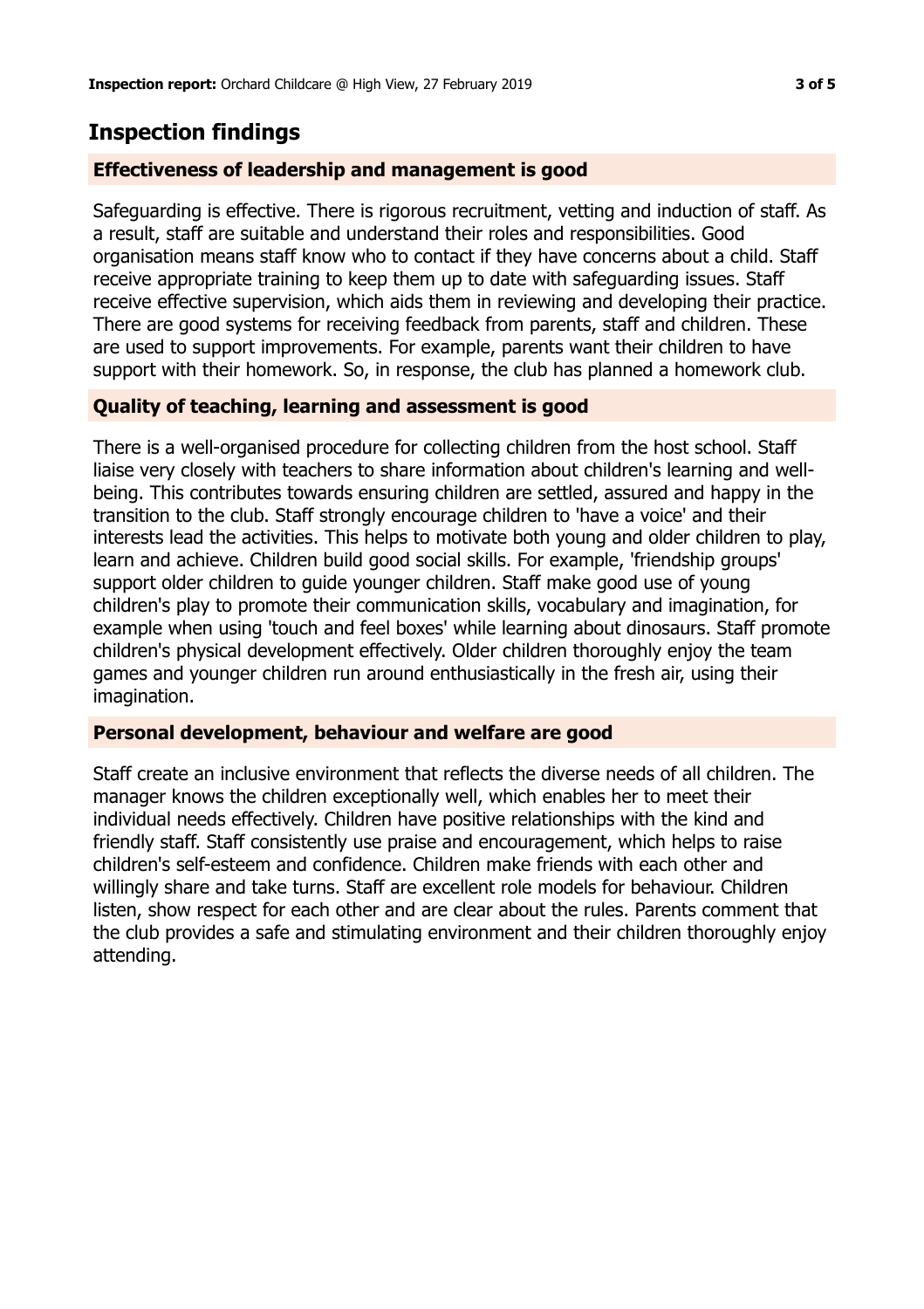## **Setting details**

| Unique reference number                             | EY475423                                                                             |  |
|-----------------------------------------------------|--------------------------------------------------------------------------------------|--|
| <b>Local authority</b>                              | Sutton                                                                               |  |
| <b>Inspection number</b>                            | 10075768                                                                             |  |
| <b>Type of provision</b>                            | Childcare on non-domestic premises                                                   |  |
| <b>Registers</b>                                    | Early Years Register, Compulsory Childcare<br>Register, Voluntary Childcare Register |  |
| Day care type                                       | Out-of-school day care                                                               |  |
| Age range of children                               | $3 - 11$                                                                             |  |
| <b>Total number of places</b>                       | 35                                                                                   |  |
| Number of children on roll                          | 58                                                                                   |  |
| Name of registered person                           | Orchard Childcare Limited                                                            |  |
| <b>Registered person unique</b><br>reference number | RP910027                                                                             |  |
| Date of previous inspection                         | 23 May 2016                                                                          |  |
| <b>Telephone number</b>                             | 07981991894                                                                          |  |

Orchard Childcare @ High View registered in 2014. The club employs six members of staff. Of these, six hold relevant qualifications. The out-of-school club opens Monday to Friday, from 7.30am to 8.55am and 3.20pm to 6pm during term time, and Monday to Friday from 7.30am to 6pm during school holidays.

This inspection was carried out by Ofsted under sections 49 and 50 of the Childcare Act 2006 on the quality and standards of provision that is registered on the Early Years Register. The registered person must ensure that this provision complies with the statutory framework for children's learning, development and care, known as the early years foundation stage.

Any complaints about the inspection or the report should be made following the procedures set out in the guidance Complaints procedure: raising concerns and making complaints about Ofsted, which is available from Ofsted's website: www.ofsted.gov.uk. If you would like Ofsted to send you a copy of the guidance, please telephone 0300 123 4234, or email [enquiries@ofsted.gov.uk.](mailto:enquiries@ofsted.gov.uk)